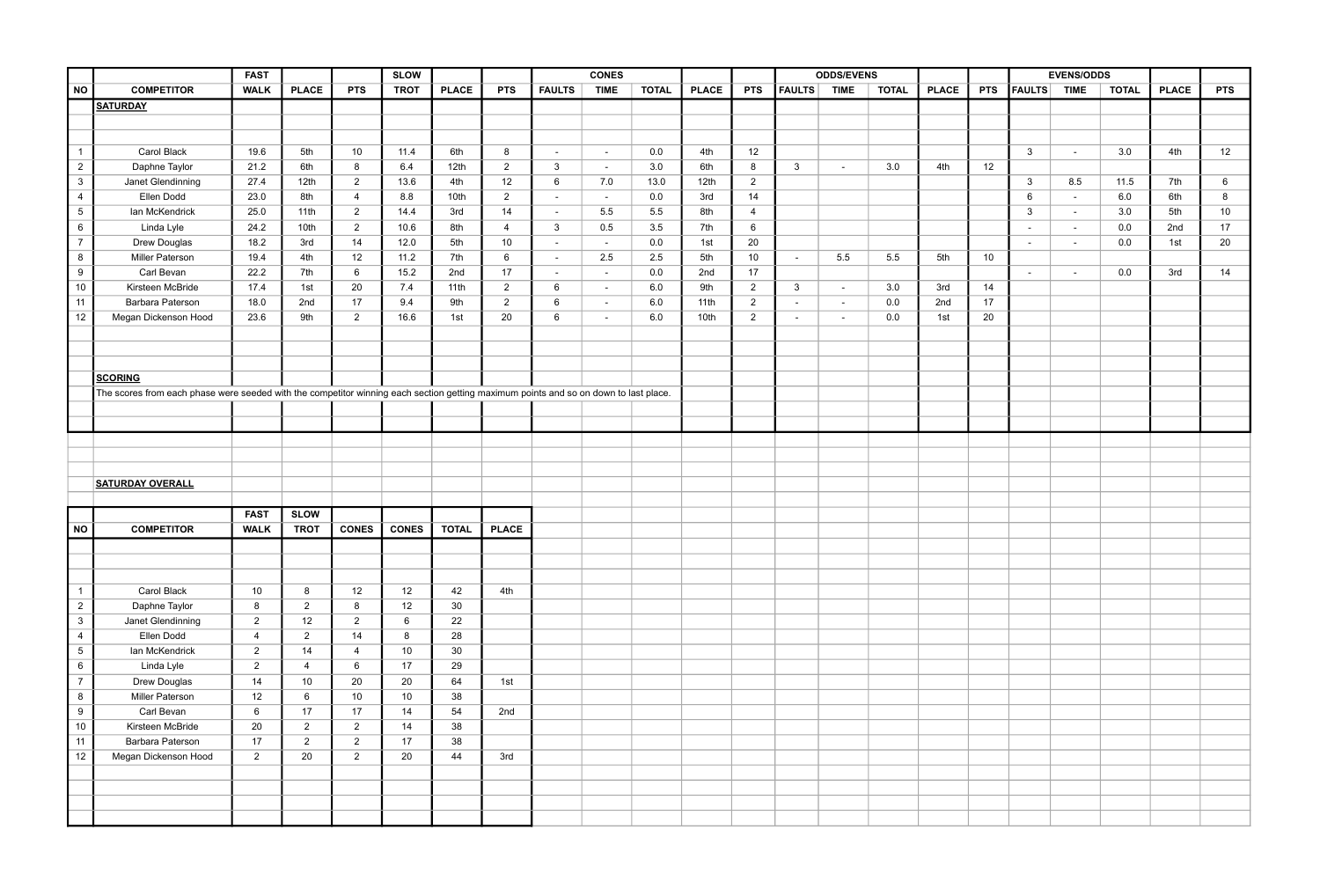| <b>NO</b>        | <b>COMPETITOR</b>                                                               | <b>FUN</b>   | <b>PTS</b>                       | <b>FUN</b>   | <b>PTS</b>                       | <b>TOTAL</b>   | <b>PLACE</b>             |
|------------------|---------------------------------------------------------------------------------|--------------|----------------------------------|--------------|----------------------------------|----------------|--------------------------|
|                  | <b>SUNDAY</b>                                                                   |              |                                  |              |                                  |                |                          |
|                  |                                                                                 |              |                                  |              |                                  |                |                          |
|                  |                                                                                 |              |                                  |              |                                  |                |                          |
| 1                | <b>Carol Black</b>                                                              | 41.2         | $6\phantom{1}$                   | 43.4         | 8                                | 84.6           | 6th                      |
| $\overline{2}$   | Daphne Taylor                                                                   | 41.4         | 4                                | 45.6         | 4                                | 87.0           | 8th                      |
| 3<br>4           | Janet Glendinning<br>Ellen Dodd                                                 | 53.4<br>42.8 | $\overline{2}$<br>$\overline{2}$ | 56.6<br>57.4 | $\overline{2}$<br>$\overline{2}$ | 110.0<br>100.2 | 13 <sub>th</sub><br>12th |
| 5                | Ian McKendrick                                                                  | 36.6         | 12                               | 39.0         | 10                               | 75.6           | 5th                      |
| 6                | Linda Lyle                                                                      | 35.2         | 14                               | 29.8         | 17                               | 65.0           | 2nd                      |
| $\overline{7}$   | Drew Douglas                                                                    | 27.6         | 20                               | 24.8         | 20                               | 52.4           | 1st                      |
| 8                | <b>Miller Paterson</b>                                                          | 43.8         | $\overline{2}$                   | 54.2         | $\overline{2}$                   | 98.0           | 11th                     |
| 9                | Carl Bevan                                                                      | 38.4         | 8                                | 30.6         | 14                               | 69.0           | 4th                      |
| 10               | Kirsteen McBride                                                                | 44.0         | $\overline{2}$                   | 45.2         | 6                                | 89.2           | 9th                      |
| 11               | Barbara Paterson                                                                | 44.8         | $\overline{2}$                   | 48.0         | $\overline{2}$                   | 92.8           | 10th                     |
| 12               | Megan Dickenson Hood                                                            | 34.8         | 17                               | 32.8         | 12                               | 67.6           | 3rd                      |
| 15               | Leigh Vance                                                                     | 37.6         | 10                               | 48.8         | $\overline{2}$                   | 86.4           | 7th                      |
|                  |                                                                                 |              |                                  |              |                                  |                |                          |
|                  |                                                                                 |              |                                  |              |                                  |                |                          |
|                  |                                                                                 |              |                                  |              |                                  |                |                          |
|                  | <b>SCORING</b>                                                                  |              |                                  |              |                                  |                |                          |
|                  |                                                                                 |              |                                  |              |                                  |                |                          |
|                  | The scores from each phase were seeded with the competitor winning each section |              |                                  |              |                                  |                |                          |
|                  | getting maximum points and so on down to last place.                            |              |                                  |              |                                  |                |                          |
|                  |                                                                                 |              |                                  |              |                                  |                |                          |
|                  |                                                                                 |              |                                  |              |                                  |                |                          |
|                  |                                                                                 |              |                                  |              |                                  |                |                          |
|                  |                                                                                 |              |                                  |              |                                  |                |                          |
|                  |                                                                                 |              |                                  |              |                                  |                |                          |
|                  |                                                                                 |              |                                  |              |                                  |                |                          |
|                  |                                                                                 |              |                                  |              |                                  |                |                          |
|                  |                                                                                 |              |                                  |              |                                  |                |                          |
| <b>NO</b>        | <b>COMPETITOR</b>                                                               | <b>OBST</b>  | <b>PTS</b>                       |              |                                  |                |                          |
|                  | <b>SUNDAY</b>                                                                   |              |                                  |              |                                  |                |                          |
|                  |                                                                                 |              |                                  |              |                                  |                |                          |
|                  |                                                                                 |              |                                  |              |                                  |                |                          |
| 1                | Carol Black                                                                     | 10.0         | $\overline{2}$                   |              |                                  |                |                          |
| $\overline{2}$   | Daphne Taylor                                                                   | 9.4          | 6                                |              |                                  |                |                          |
| 3                | Janet Glendinning                                                               | 10.0         | $\overline{2}$                   |              |                                  |                |                          |
| 4                | Ellen Dodd                                                                      | 9.4          | 8                                |              |                                  |                |                          |
| 5                | Ian McKendrick                                                                  | 8.8          | 12                               |              |                                  |                |                          |
| 6                | Linda Lyle                                                                      | 12.4         | $\overline{2}$                   |              |                                  |                |                          |
| $\overline{7}$   | Drew Douglas                                                                    | 7.4          | 17                               |              |                                  |                |                          |
| 8                | <b>Miller Paterson</b>                                                          | 9.8          | $\overline{4}$                   |              |                                  |                |                          |
| $\boldsymbol{9}$ | Carl Bevan                                                                      | 7.0          | 20                               |              |                                  |                |                          |
| 10               | Kirsteen McBride                                                                | 11.6         | $\overline{2}$                   |              |                                  |                |                          |
| 11               | Barbara Paterson                                                                | 9.0          | 10                               |              |                                  |                |                          |
| 12               | Megan Dickenson Hood                                                            | 8.6          | 14                               |              |                                  |                |                          |
| 15               | Leigh Vance                                                                     | 12.2         | $\overline{2}$                   |              |                                  |                |                          |
|                  |                                                                                 |              |                                  |              |                                  |                |                          |
|                  |                                                                                 |              |                                  |              |                                  |                |                          |
|                  |                                                                                 |              |                                  |              |                                  |                |                          |
|                  | <b>SCORING</b>                                                                  |              |                                  |              |                                  |                |                          |
|                  |                                                                                 |              |                                  |              |                                  |                |                          |
|                  | The scores from each phase were seeded with the competitor winning each section |              |                                  |              |                                  |                |                          |
|                  | getting maximum points and so on down to last place.                            |              |                                  |              |                                  |                |                          |
|                  |                                                                                 |              |                                  |              |                                  |                |                          |
|                  |                                                                                 |              |                                  |              |                                  |                |                          |
|                  |                                                                                 |              |                                  |              |                                  |                |                          |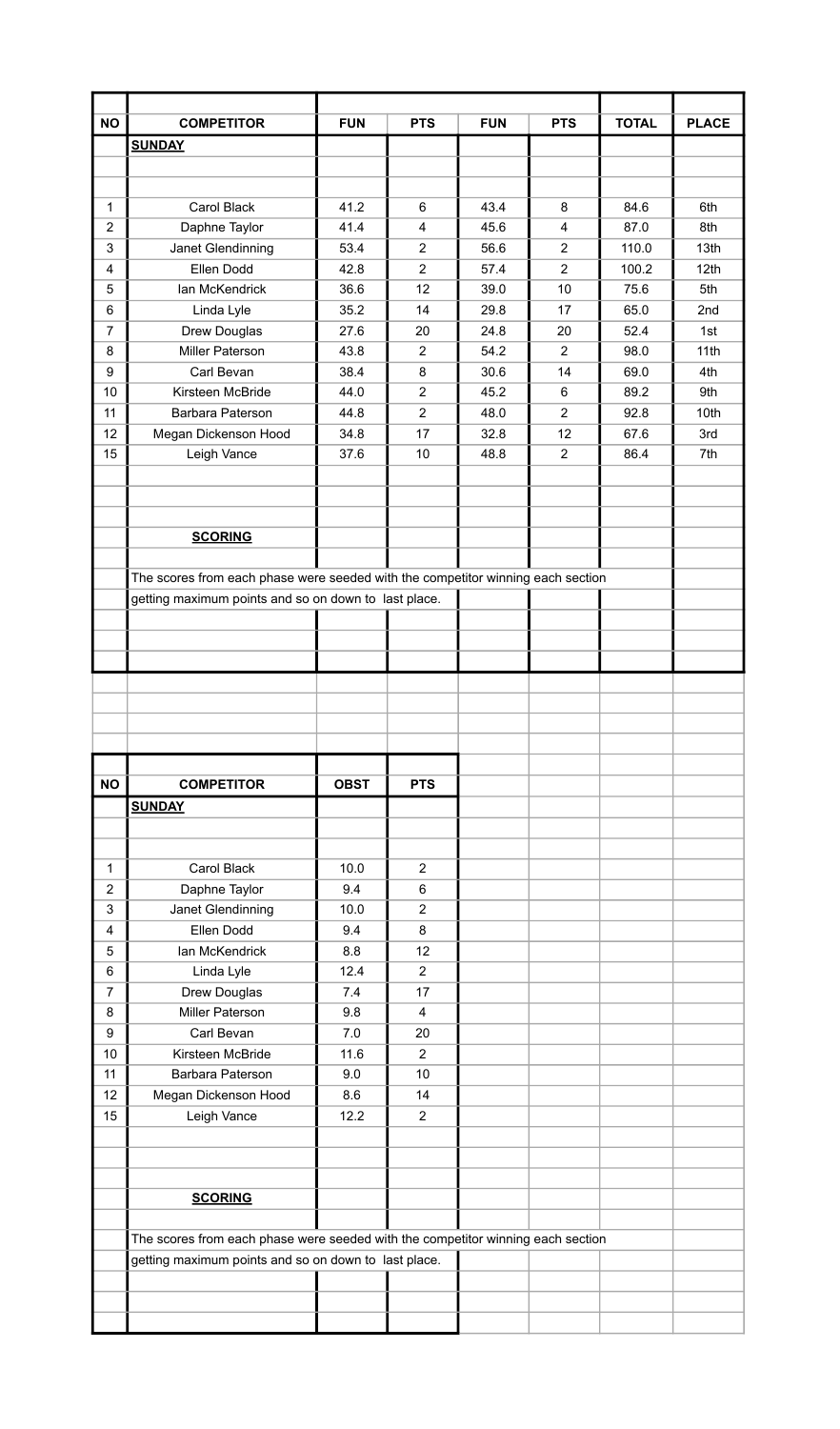|                |                        |                          | <b>CONES</b> |              |              |                |
|----------------|------------------------|--------------------------|--------------|--------------|--------------|----------------|
| <b>NO</b>      | <b>COMPETITOR</b>      | <b>FAULTS</b>            | <b>TIME</b>  | <b>TOTAL</b> | <b>PLACE</b> | <b>PTS</b>     |
|                |                        |                          |              |              |              |                |
|                |                        |                          |              |              |              |                |
|                |                        |                          |              |              |              |                |
| $\mathbf{1}$   | Carol Black            | 3.0                      | 5.0          | 8.0          | 4th          | 12             |
| $\overline{2}$ | Daphne Taylor          | 3.0                      | 6.5          | 9.5          | 7th          | 6              |
| 3              | Janet Glendinning      | 3.0                      | 34.5         | 37.5         | 14th         | $\overline{2}$ |
| 4              | Ellen Dodd             | 9.0                      | 5.5          | 14.5         | 11th         | $\overline{2}$ |
| 5              | Ian McKendrick         | 3.0                      | 3.5          | 6.5          | 3rd          | 14             |
| 6              | Linda Lyle             | 3.0                      | 9.0          | 12.0         | 10th         | $\overline{2}$ |
| $\overline{7}$ | Drew Douglas           | 6.0                      | 3.0          | 9.0          | 6th          | 8              |
| 8              | <b>Miller Paterson</b> | 3.0                      | 6.5          | 9.5          | 7th          | 6              |
| 9              | Carl Bevan             | 3.0                      | 7.0          | 10.0         | 9th          | $\overline{2}$ |
| 10             | Kirsteen McBride       | 12.0                     | 8.5          | 20.5         | 13th         | $\overline{2}$ |
| 11             | Barbara Paterson       | $\overline{\phantom{a}}$ | 1.0          | 1.0          | 2nd          | 17             |
| 12             | Megan Dickenson Hood   | $\overline{\phantom{a}}$ | 0.5          | 0.5          | 1st          | 20             |
| 14             | Pat Gillan             | $\blacksquare$           | 8.5          | 8.5          | 5th          | 10             |
| 15             | Leigh Vance            | 9.0                      | 10.0         | 19.0         | 12th         | $\overline{2}$ |
|                |                        |                          |              |              |              |                |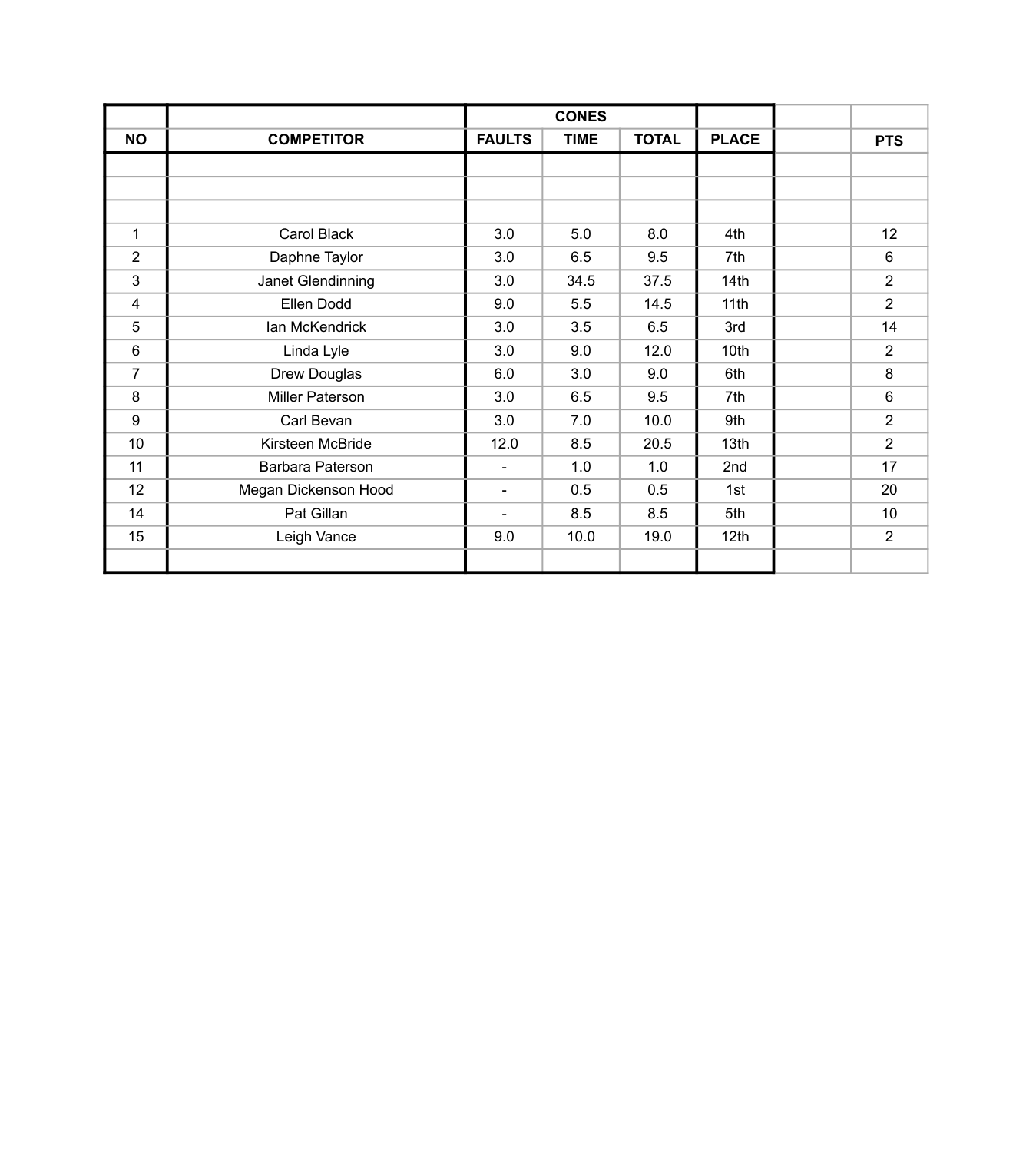| <b>OVERALL POINTS</b> |                      |                |                |                 |                |                |                |                |                |              |              |
|-----------------------|----------------------|----------------|----------------|-----------------|----------------|----------------|----------------|----------------|----------------|--------------|--------------|
|                       |                      |                |                |                 |                |                |                |                |                |              |              |
|                       |                      | <b>FAST</b>    | <b>SLOW</b>    |                 |                | <b>ANN</b>     |                | <b>FUN</b>     | <b>FUN</b>     |              |              |
| <b>NO</b>             | <b>COMPETITOR</b>    | <b>WALK</b>    | <b>TROT</b>    | <b>CONES</b>    | <b>CONES</b>   | <b>CHALL</b>   | <b>OBST</b>    | $\mathbf 1$    | $\mathbf{2}$   | <b>TOTAL</b> | <b>PLACE</b> |
|                       |                      |                |                |                 |                |                |                |                |                |              |              |
|                       |                      |                |                |                 |                |                |                |                |                |              |              |
|                       |                      |                |                |                 |                |                |                |                |                |              |              |
| $\mathbf{1}$          | Carol Black          | 10             | 8              | 12              | 12             | 12             | $\overline{2}$ | 6              | 8              | 70           |              |
| $\overline{2}$        | Daphne Taylor        | 8              | $\overline{2}$ | 8               | 12             | 6              | 6              | $\overline{4}$ | $\overline{4}$ | 50           |              |
| $\mathbf{3}$          | Janet Glendinning    | $\overline{2}$ | 12             | $\overline{2}$  | $6\phantom{1}$ | $\overline{2}$ | $\overline{2}$ | $\overline{2}$ | $\overline{2}$ | 30           |              |
| $\overline{4}$        | Ellen Dodd           | 4              | $\overline{2}$ | 14              | 8              | $\overline{2}$ | 8              | $\overline{2}$ | $\overline{2}$ | 42           |              |
| $5\phantom{.0}$       | Ian McKendrick       | $\overline{2}$ | 14             | 4               | 10             | 14             | 12             | 12             | 10             | 78           |              |
| 6                     | Linda Lyle           | $\overline{2}$ | $\overline{4}$ | $6\phantom{1}6$ | 17             | $\overline{2}$ | $\overline{2}$ | 14             | 17             | 64           |              |
| $\overline{7}$        | Drew Douglas         | 14             | 10             | 20              | 20             | 8              | 17             | 20             | 20             | 129          | 1st          |
| 8                     | Miller Paterson      | 12             | 6              | 10              | 10             | $6\phantom{1}$ | 4              | $\overline{2}$ | $\overline{2}$ | 52           |              |
| 9                     | Carl Bevan           | 6              | 17             | 17              | 14             | $\overline{2}$ | 20             | 8              | 14             | 98           |              |
| 10                    | Kirsteen McBride     | 20             | $\overline{2}$ | $\overline{2}$  | 14             | $\overline{2}$ | $\overline{2}$ | $\overline{2}$ | 6              | 50           |              |
| 11                    | Barbara Paterson     | 17             | $\overline{2}$ | $\overline{2}$  | 17             | 17             | 10             | $\overline{2}$ | $\overline{2}$ | 69           |              |
| 12                    | Megan Dickenson Hood | $\overline{2}$ | 20             | $\overline{2}$  | 20             | 20             | 14             | 17             | 12             | 107          |              |
| 15                    | Leigh Vance          |                |                |                 |                | $\overline{2}$ | $\overline{2}$ | 10             | $\overline{2}$ | 16           |              |
|                       | Pat Gillan           |                |                |                 |                | 10             |                |                |                | 10           |              |
|                       |                      |                |                |                 |                |                |                |                |                |              |              |
|                       |                      |                |                |                 |                |                |                |                |                |              |              |